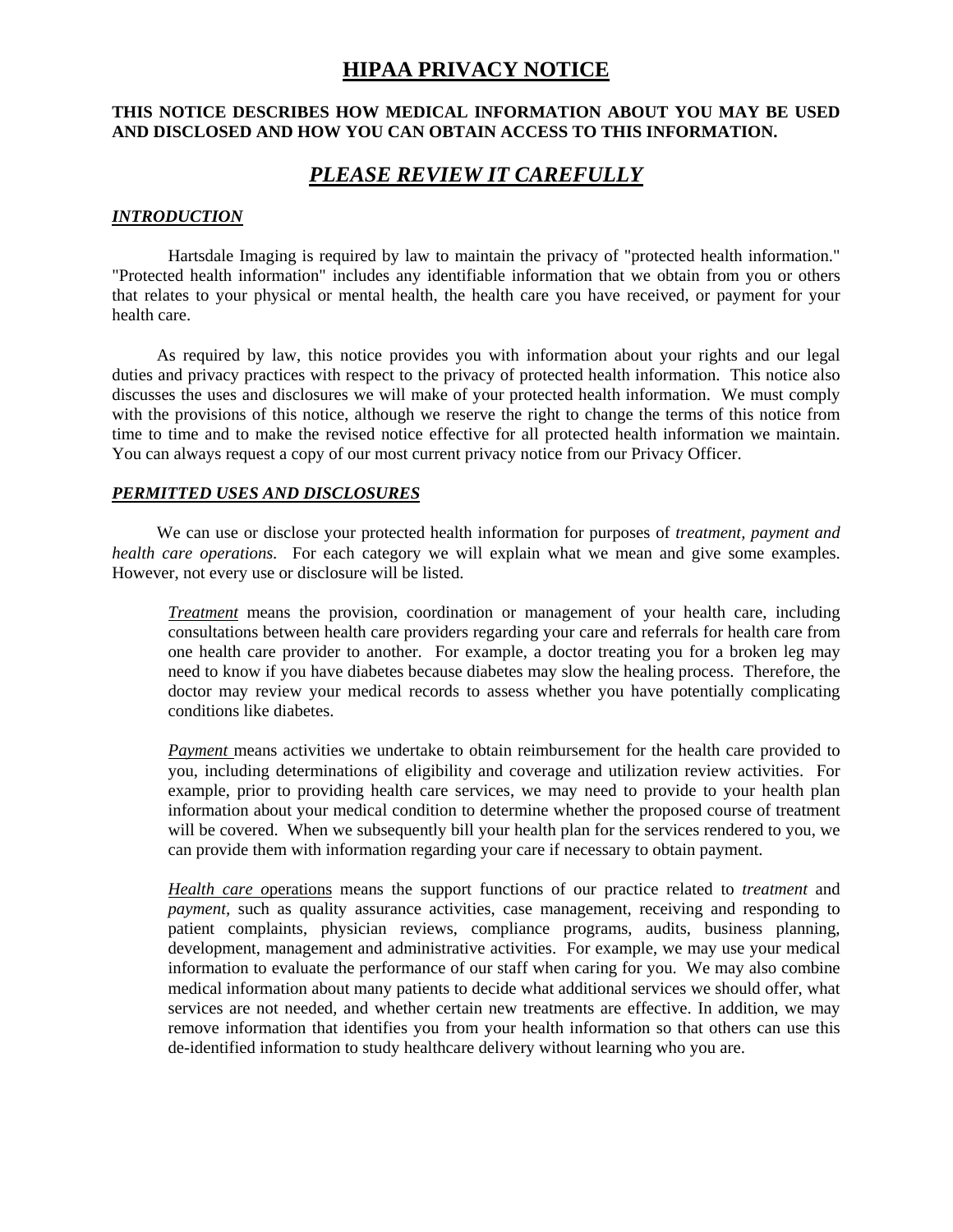### *OTHER USES AND DISCLOSURES OF PROTECTED HEALTH INFORMATION*

 We may contact you to prove appointment reminders or information about treatment alternatives or other health related benefits and services that may be of interest to you.

We may disclose your protected health information to your family or friends or any other individual identified by you when they are involved in your care or the payment for your care. We will only disclose the protected health information directly relevant to their involvement in your care or payment. We may also use or disclose your protected health information to notify, or assist in the notification of, a family member, a personal representative, or another person responsible for your care of your location, general condition or death. If you are available, we will give you an opportunity to object to these disclosures, and we will not make these disclosures if you object. If you are not available, we will determine whether a disclosure to your family or friends is in your best interest, and we will disclose only the protected health information that is directly relevant to their involvement in your care.

When permitted by law, we may coordinate our uses and disclosures of protected health information with public or private entities authorized by law or by charter to assist in disaster relief efforts.

We will allow your family and friends to act on your behalf to pick up, medical supplies, X-rays, and similar forms of protected health information, when we determine, in our professional judgment, that it is in your best interest to make such disclosures.

We may contact you as part of our marketing efforts as permitted by applicable law.

#### *SPECIAL SITUATIONS*

Except for the special situations set forth below and the general uses and disclosures described above, we will not use or disclose your protected health information for any other purposes unless you provide a written authorization. You have the right to revoke that authorization at any time, provided that the revocation is in writing, except to the extent that we already have taken action in reliance on your authorization.

Organ and Tissue Donation. If you are an organ donor, we may release medical information to organizations that handle organ procurement or organ, eye or tissue transplantation or to an organ donation bank, as necessary to facilitate organ or tissue donation and transplantation.

Military and Veterans. If you are a member of the armed forces, we may release medical information about you as required by military command authorities. We may also release medical information about foreign military personnel to the appropriate foreign military authority.

Worker's Compensation. We may release medical information about you for programs that provide benefits for work-related injuries or illness.

Public Health Risks. We may disclose medical information about you for public health activities. These activities generally include the following:

- to prevent or control disease, injury or disability;
- to report births and deaths;
- to report child abuse or neglect;
- to report reactions to medications or problems with products;
- to notify people of product, recalls, repairs or replacements;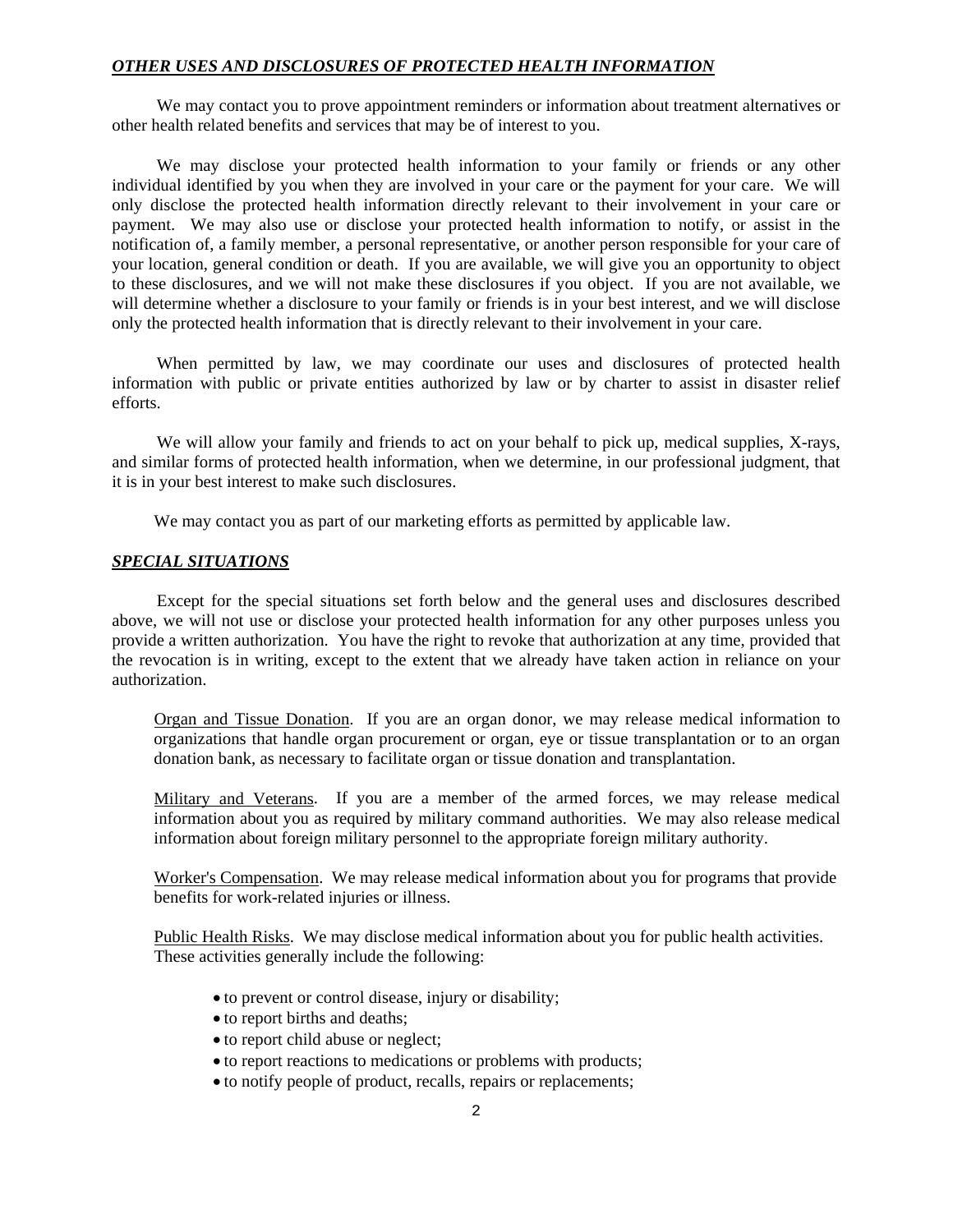- to notify a person who may have been exposed to a disease or may be at risk for contracting or spreading a disease or condition;
- to notify the appropriate government authority if we believe a patient has been the victim of abuse, neglect or domestic violence. We will only make this disclosure if you agree or when required or authorized by law.

Health Oversight Activities. We may disclose medical information to federal or state agencies that oversee our activities. These activities are necessary for the government to monitor the health care system, government programs, and compliance with civil rights laws. We may disclose protected health information to persons under the Food and Drug Administration's jurisdiction to track products or to conduct post-marketing surveillance.

Lawsuits and Disputes. If you are involved in a lawsuit or a dispute, we may disclose medical information about you in response to a court or administrative order. We may also disclose medical information about you in response to a subpoena, discovery request, or other lawful process by someone else involved in the dispute, but only if efforts have been made to tell you about the request or to obtain an order protecting the information requested.

Law Enforcement. We may release medical information if asked to do so by a law enforcement official:

- In response to a court order, subpoena, warrant, summons or similar process;
- To identify or locate a suspect, fugitive, material witness, or missing person;
- About the victim of a crime if, under certain limited circumstances, we are unable to obtain the person's agreement;
- About a death we believe may be the result of criminal conduct;
- About criminal conduct on our premises; and
- In emergency circumstances to report a crime; the location of the crime or victims or the identity, description or location of the person who committed the crime.

Coroners, Medical Examiners and Funeral Directors. We may release medical information to a coroner or medical examiner. This may be necessary, for example, to identify a deceased person or determine the cause of death. We may also release medical information about patients to funeral directors as necessary to carry out their duties.

National Security and Intelligence Activities. We may release medical information about you to authorized federal officials for intelligence, counterintelligence, or other national security activities authorized by law.

Protective Services for the President and Others. We may disclose medical information about you to authorized federal officials so they may provide protection to the President, other authorized persons or foreign heads of state or conduct special investigations.

Inmates. If you are an inmate of a correctional institution or under the custody of a law enforcement official, we may release medical information about you to the correctional institution or law enforcement official. This release would be necessary (1) for the institution to provide you with health care; (2) to protect your health and safety or the health and safety of others; or (3) for the safety and security of the correctional institution.

Serious Threats. As permitted by applicable law and standards of ethical conduct, we may use and disclose protected health information if we, in good faith, believe that the use or disclosure is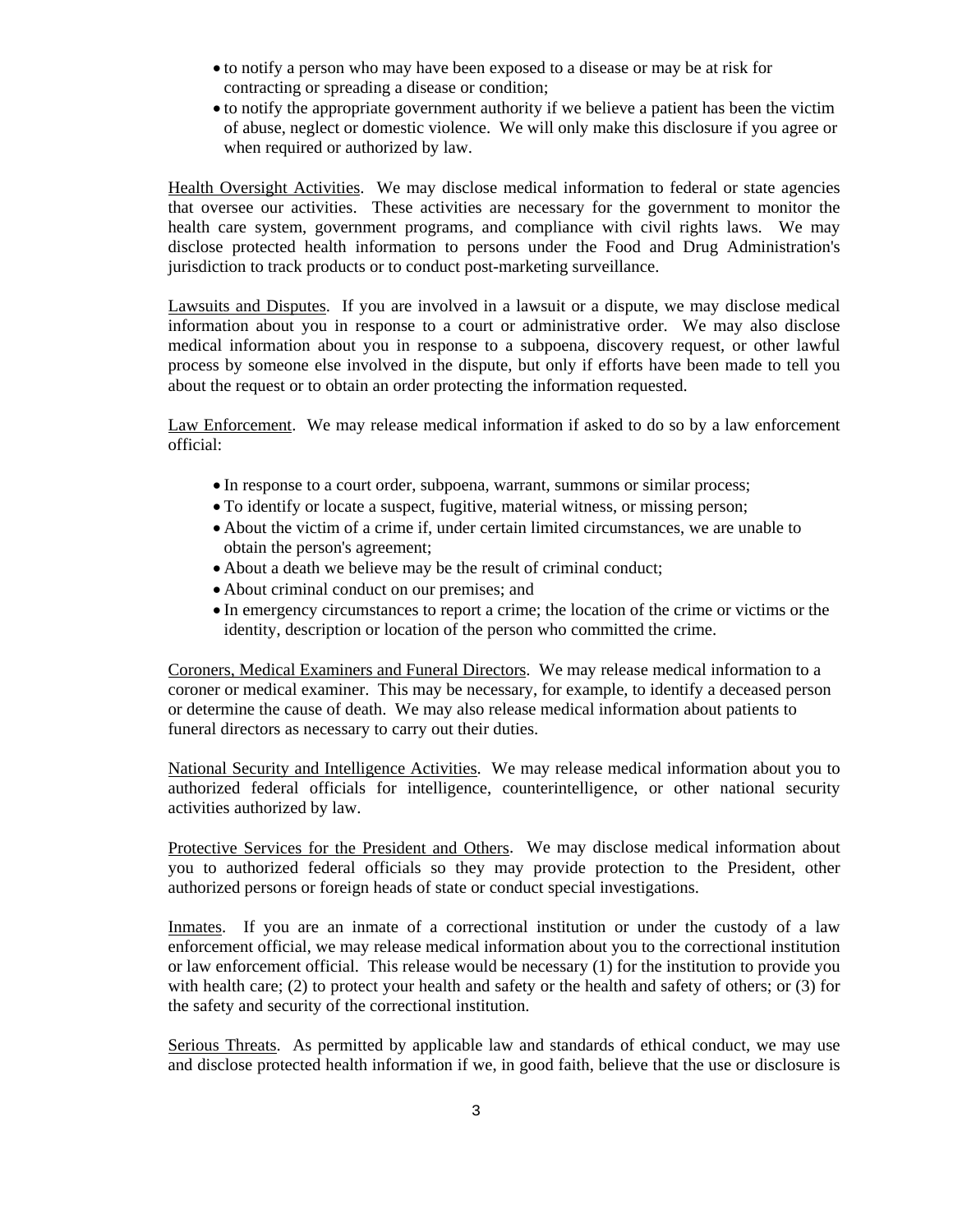necessary to prevent or lessen a serious and imminent threat to the health or safety of a person or the public.

# *YOUR RIGHTS REGARDING HEALTH INFORMATION ABOUT YOU*

Right to request restrictions. You have the right to request restrictions on our uses and disclosures of protected health information for treatment, payment and health care operations. However, we are not required to agree to your request. To request a restriction, you must make your request in writing to the Hartsdale Imaging Privacy Officer.

Right to request confidential information. You have the right to reasonably request to receive communications of protected health information by alternative means or at alternative locations. Your request must be submitted in writing to the Hartsdale Imaging Privacy Officer. Your request must specify how or where you wish to be contacted.

Right to inspect and copy. You have the right to inspect and copy the protected health information contained in your medical and billing records and in any other Practice records used by us to make decisions about you (you must submit your request in writing to the Hartsdale Imaging Privacy Officer. We may charge you for the costs of copying and mailing your records as well as any other costs associated with your request), except for:

(i) psychotherapy notes, which are notes recorded by a mental health professional documenting or analyzing the contents of conversation during a private counseling session or a group, joint or family counseling session and that have been separated from the rest of your medical record;

(ii) information compiled in reasonable anticipation of, or for use in, a civil, criminal, or administrative action or proceeding;

(iii) protected health information involving laboratory tests when your access is required by law;

(iv) if you are a prison inmate and obtaining such information would jeopardize your health, safety, security, custody, or rehabilitation or that of other inmates, or the safety of any officer, employee, or other person at the correctional institution or person responsible for transporting you;

(v) if we obtained or created protected health information as part of a research study for as long as the research is in progress, provided that you agreed to the temporary denial of access when consenting to participate in the research;

(vi) your protected health information is contained in records kept by a federal agency or contractor when your access is required by law; and

(vii) if the protected health information was obtained from someone other than us under a promise of confidentiality and the access requested would be reasonably likely to reveal the source of the information.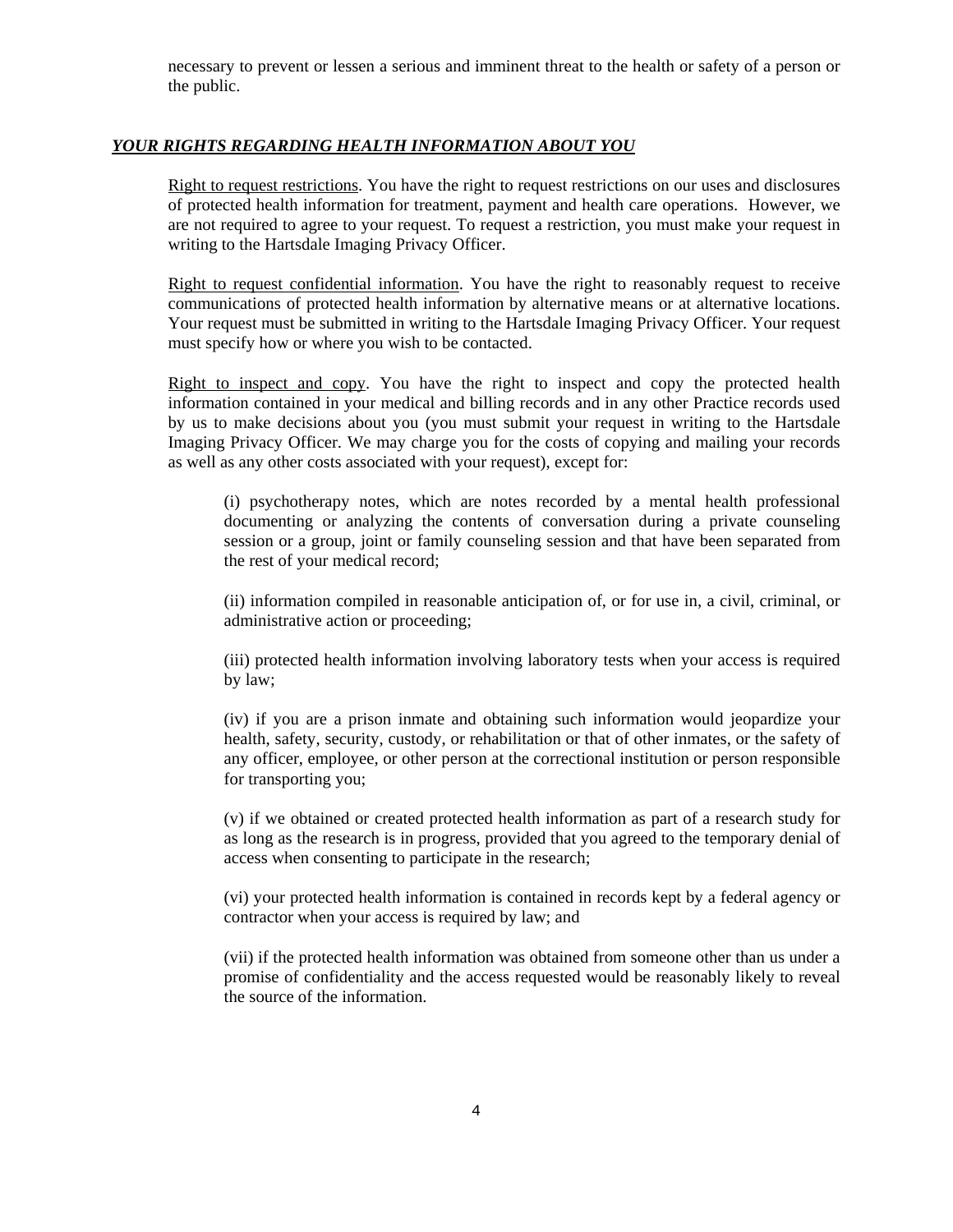We may also deny a request for access to protected health information if:

- A licensed health care professional has determined, in the exercise of professional judgment, that the access requested is reasonably likely to endanger your life or physical safety or that of another person;
- the protected health information makes reference to another person (unless such other person is a health care provider) and a licensed health care professional has determined, in the exercise of professional judgment, that the access requested is reasonably likely to cause substantial harm to such other person; or
- health care professional has determined, in the exercise of professional judgment, that the provision of access to such personal representative is reasonably likely to cause substantial harm to you or another person.

If we deny a request for access for any of the three reasons described above, then your have the right to have our denial reviewed in accordance with the requirements of applicable law.

Right to amend. You have the right to request an amendment to your protected health information, but we may deny your request for amendment, if we determine that the protected health information or record that is the subject of the request:

(i) was not created by us, unless you provide a reasonable basis to believe that the originator of protected health information is no longer available to act on the requested amendment;

- (ii) is not part of your medical or billing records;
- (iii) is not available for inspection as set forth above; or
- (iv) is accurate and complete.

In any event, any agreed upon amendment will be included as an addition to, and not a replacement of, already existing records. A request for amendment must be submitted in writing to the Hartsdale Imaging Privacy Officer and contain a reason that supports your request for amendment.

Right to an accounting of disclosures. You have the right to receive an accounting of disclosures of protected health information made by us to individuals or entities other than to you, except for disclosures:

(i) to carry out treatment, payment and health care operations as provided above;

(ii) to persons involved in your care or for other notification purposes as provided by law;

(iii) for national security or intelligence purposes as provided by law;

(v) to correctional institutions or law enforcement officials as provided by law; or

(vi) that occurred prior to April 14, 2003.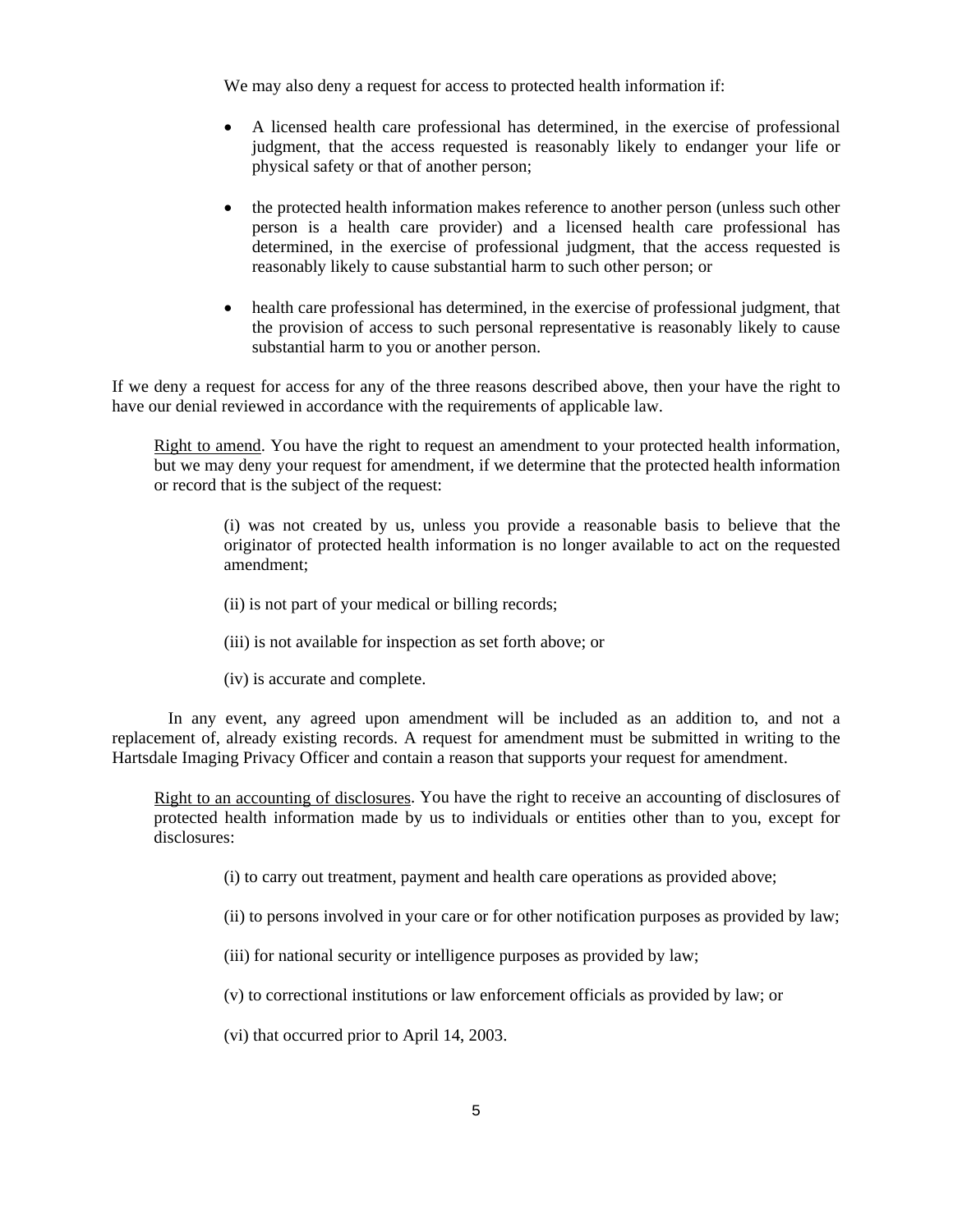Right to a paper copy of this notice. You have the right to request and receive a paper copy of this notice from us. Submit your request to the Hartsdale Imaging Privacy Officer or obtain a copy from our website, www.hartsdaleimaging.com.

# COMPLAINTS.

If you believe that your privacy rights have been violated, you should immediately contact our Privacy Officer. We will not take action against you for filing a complaint. You also may file a complaint with the Secretary of Health and Human Services.

## CONTACT PERSON

If you have any questions or would like further information about this notice, please contact Joseph Casoria (914) 761-4030.

This notice is effective as of April 14, 2003.